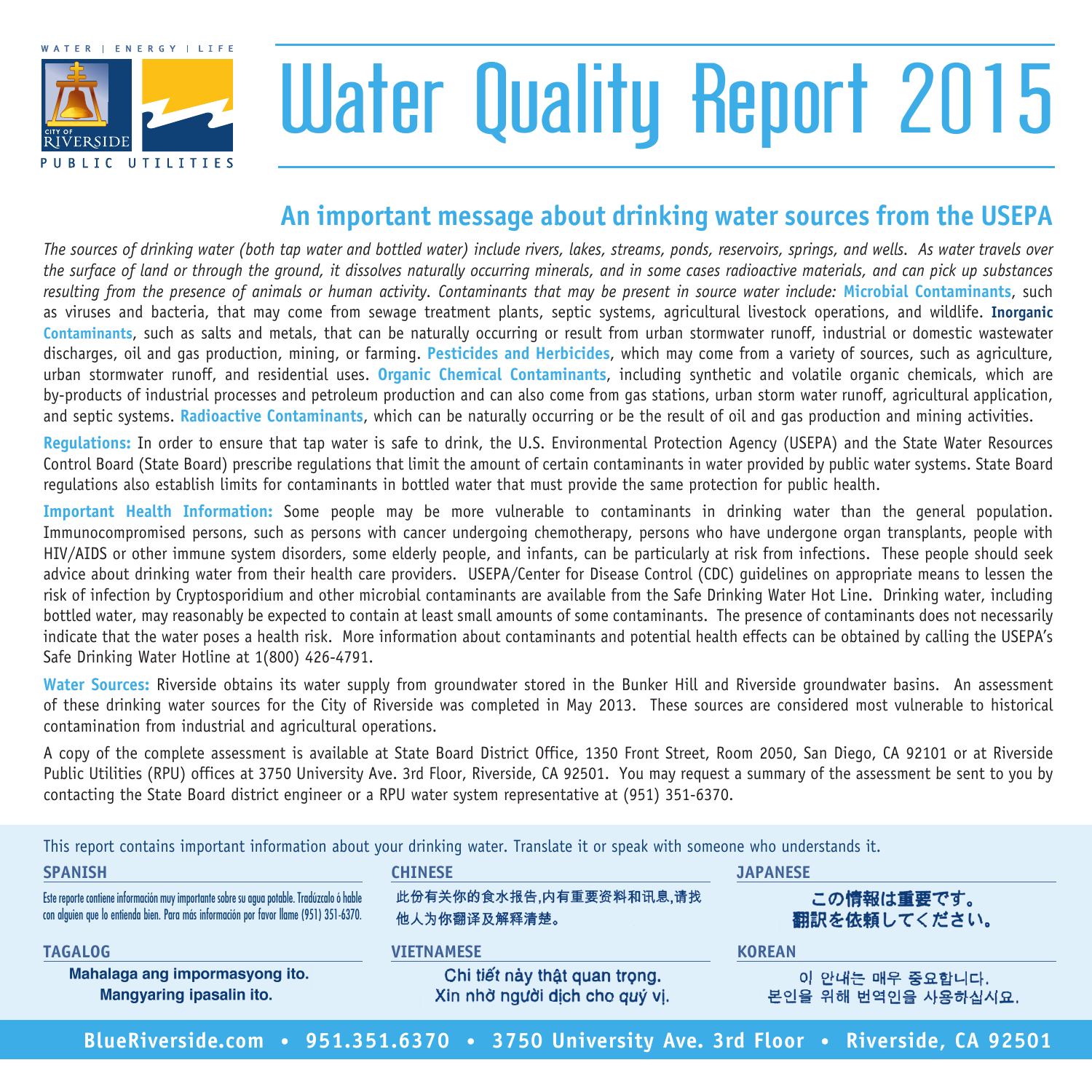## **SECONDARY STANDARDS** AESTHETIC STANDARDS

|                                                            | <b>STATE</b><br><b>MCL</b> | <b>AVERAGE</b>          | RIVERSIDE PUBLIC UTILITIES<br><b>RANGE</b> | <b>SOURCES IN</b><br><b>DRINKING WATER</b> |
|------------------------------------------------------------|----------------------------|-------------------------|--------------------------------------------|--------------------------------------------|
| Odor Threshold                                             | 3 Units                    | 2 Units                 | $1$ - 2 Units                              | Naturally present<br>in environment        |
| Chloride                                                   | 500 ppm                    | 30 ppm                  | 24 - 34 ppm                                | Naturally present<br>in environment        |
| Sulfate                                                    | 500 ppm                    | 69 ppm                  | 62 - 74 ppm                                | Naturally present<br>in environment        |
| <b>Total Dissolved</b><br>Solids "TDS"                     | 1,000 ppm                  | 363 ppm                 | $310 - 410$ ppm                            | Naturally present<br>in environment        |
| Specific<br>Conductance                                    | 1,600 µmho                 |                         | 572 µmho 540 - 600 µmho                    | Substances form<br>ions in water           |
| <b>MBAS</b><br>(Foaming Agents)                            | $0.5$ mg/L                 | <b>ND</b>               | ND - 0.06                                  | Municipal & industrial<br>waste discharges |
| pH Units                                                   | NS                         | 7.4 Units               | 6.9 - 8.0 Units                            | Naturally present<br>in environment        |
| <b>Hardness</b>                                            | NS                         | 186 ppm                 | 180 - 200 ppm                              | Naturally present<br>in environment        |
| (CaCO <sub>3</sub> )<br>Alkalinity<br>(CaCO <sub>3</sub> ) | NS                         | $(12$ gpg)<br>$154$ ppm | 150 - 160 ppm                              | Naturally present<br>in environment        |
| Sodium                                                     | NS                         | 42 ppm                  | 40 - 45 ppm                                | Naturally present<br>in environment        |
| Calcium                                                    | NS                         | 59 ppm                  | 58 - 62 ppm                                | Naturally present<br>in environment        |
| Potassium                                                  | NS                         | $2.9$ ppm               | $2.7 - 3.0$ ppm                            | Naturally present<br>in environment        |
| Magnesium                                                  | NS                         | 9 ppm                   | $8.5 - 10$ ppm                             | Naturally present<br>in environment        |
| Turbidity                                                  | <b>5.0 NTU</b>             | $0.1$ NTU               | $<$ 0.1 $-$ 0.44 NTU                       | Naturally present<br>in environment        |

#### **Monitoring Report 2015**

Riverside Public Utilities tests for more than 200 possible contaminants in our water system. This report provides data from sampling conducted in calendar year 2015. Only those contaminants detected in our water system are listed here. The state allows us to monitor for some contaminants less than once per year because concentrations of these contaminants do not change frequently. Some of our data, though representative, are more than one year old. For a listing of additional chemical tests, please contact our Water Quality Division at (951) 351-6370.

#### **Water Resources**

RPU met all of its water supply needs in 2015 by utilizing groundwater sources located in the San Bernardino Bunker Hill Basin and the Riverside Basin. RPU treats some of its wells and all water sources are blended at a central location before entering into distribution. All data provided are from samples collected in the distribution system or at the entry point to the system.

#### **Water Compliance & Monitoring Program**

In 2015, we collected more than 22,077 water samples to test for a variety of potential contaminants. Samples were collected at water sources, along transmission pipelines, throughout the distribution system, including reservoirs and booster stations, and treatment plants to ensure water quality from its source to your meter.

The Utility uses state certified independent laboratories to perform water tests. This ensures that an independent set of experts test your water from the source to your meter. Last year, we spent more than \$500,000 on compliance laboratory costs.

#### **Riverside Public Utilities 2015 Water Sampling Data**

- 7,147 Samples collected to test for bacteria.
- 4,092 Samples collected for source and system compliance and monitoring.
- 10,838 Samples collected for treatment plant compliance and monitoring.
- 22,077 Total samples collected.

**We are pleased to report that our water met or surpassed all state and federal drinking water quality standards in 2015. We welcome you to attend our Board of Public Utilities meetings in the Art Pick Council Chamber at 3900 Main Street, Riverside, held at 6:30 p.m. on the second and fourth Mondays of each month. You can also visit our website at BlueRiverside.com for more information.**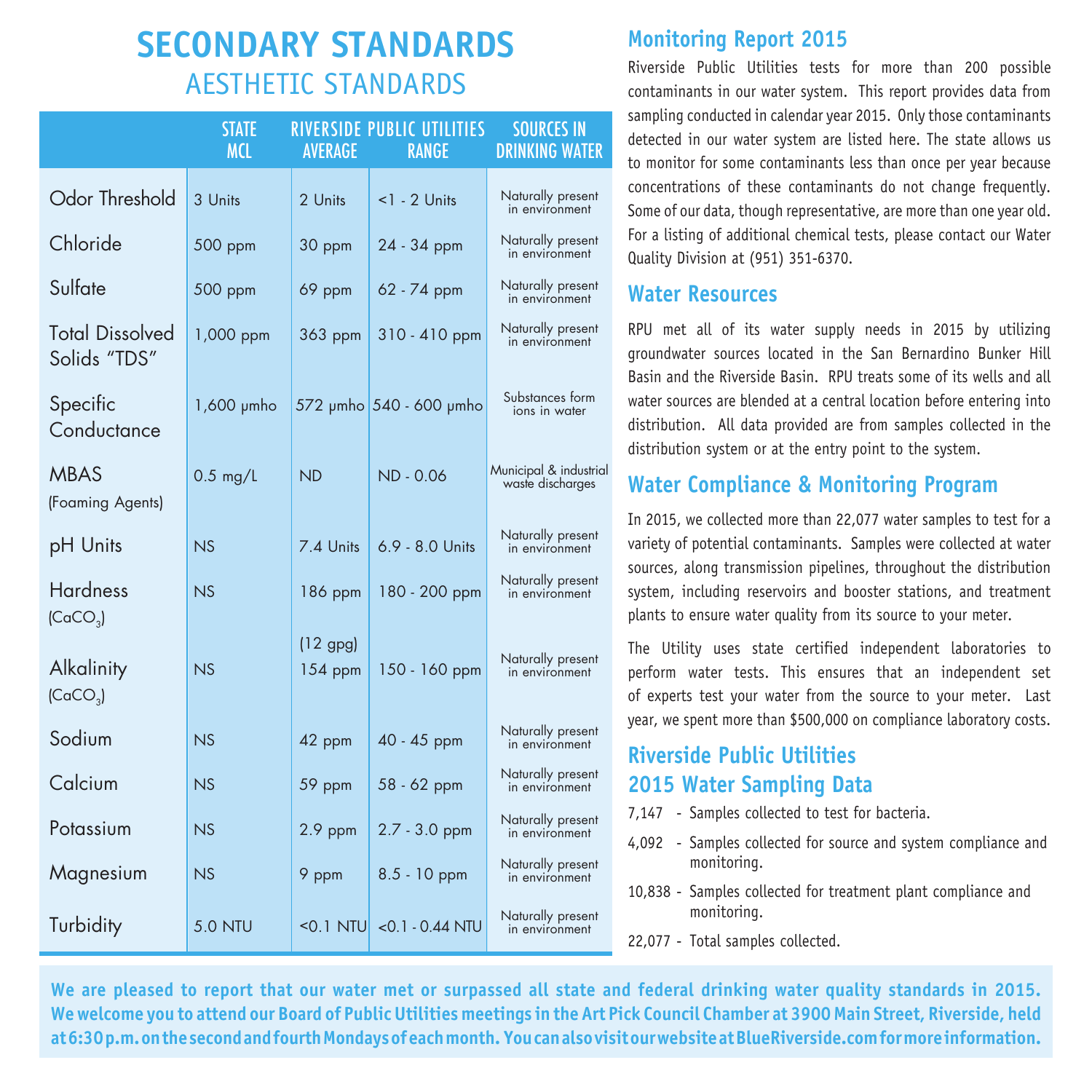## **RIVERSIDE PUBLIC UTILITIES 2015 WATER QUALITY REPORT** PRIMARY STANDARDS: MANDATORY HEALTH-RELATED STANDARDS

| <b>CONTAMINANT</b>                                               | <b>STATE MCL</b>                    | <b>STATE PHG</b>            | <b>AVERAGE</b>        | <b>RIVERSIDE PUBLIC UTILITIES</b><br><b>RANGE</b> | <b>SOURCES IN DRINKING WATER</b>                                                                                                                                                                  |
|------------------------------------------------------------------|-------------------------------------|-----------------------------|-----------------------|---------------------------------------------------|---------------------------------------------------------------------------------------------------------------------------------------------------------------------------------------------------|
| MICROBIOLOGICAL<br>Total Coliform (P/A) (a)                      | >5%                                 | 0 (MCLG)                    | 0%                    | $0 - 0.4%$                                        | Naturally present in environment                                                                                                                                                                  |
| <b>CLARITY</b><br>Turbidity<br>(John W. North Treatment Plant)   | TT                                  | <b>NS</b>                   | 0.10 NTU<br>(Highest) | 100% Meeting<br>turbidity limits                  | Soil runoff                                                                                                                                                                                       |
| <b>REGULATED ORGANIC</b><br><b>Total Trihalomethanes "TTHMs"</b> | 80 ppb                              | NS                          | $6.3$ ppb             | $1.2 - 10$ ppb                                    | By-product of drinking water disinfection                                                                                                                                                         |
| Chlorine                                                         | 4.0 ppm<br>(MRDL)                   | 4 ppm<br>(MRDLG)            | $0.54$ ppm            | $0.5 - 0.57$ ppm                                  | Drinking water disinfectant added for treatment                                                                                                                                                   |
| <b>REGULATED INORGANIC</b><br>Arsenic                            | 10 ppb                              | 4 ppt                       | <b>ND</b>             | ND - 2.2 ppb                                      | Erosion of natural deposits                                                                                                                                                                       |
| Fluoride                                                         | 2 ppm                               | $1.0$ ppm                   | $0.6$ ppm             | $0.5 - 0.6$ ppm                                   | Naturally present in environment                                                                                                                                                                  |
| Nitrate (as nitrogen, N)                                         | 10 ppm                              | 10 ppm                      | 5.1 ppm               | $4.5 - 6.4$ ppm                                   | Naturally present in environment                                                                                                                                                                  |
| Perchlorate                                                      | 6 ppb                               | 1 ppb                       | <b>ND</b>             | <b>ND</b>                                         | Inorganic chemical used in variety of industrial operatives                                                                                                                                       |
| <b>Hexavalent Chromium</b>                                       | 10 ppb                              | $0.02$ ppb                  | $2.3$ ppb             | $2.0 - 2.7$ ppb                                   | Discharge from electroplating factories, leather tanneries,<br>wood preservation, chemical synthesis, refractory production,<br>and textile manufacturing facilities; erosion of natural deposits |
| <b>RADIOLOGICAL</b><br>Uranium                                   | 20 pCi/L                            | $0.43$ pCi/L                | 8.2 pCi/L             | 5.4 - 11 pCi/L                                    | Erosion of natural deposits                                                                                                                                                                       |
| LEAD/COPPER (AL)<br>(90% Household Tap)                          |                                     |                             |                       |                                                   |                                                                                                                                                                                                   |
| Copper (b)                                                       | 1,300 ppb                           | 300 ppb                     | 580 ppb               | <50 - 940 ppb                                     | Internal corrosion of home plumbing                                                                                                                                                               |
| <b>REGULATED CONTAMINANTS</b><br><b>WITH NO MCLS</b>             | <b>NOTIFICATION</b><br><b>LEVEL</b> | <b>STATE PHG</b><br>OR MCLG | <b>AVERAGE</b>        | <b>RIVERSIDE</b><br><b>RANGE</b>                  |                                                                                                                                                                                                   |
| Vanadium                                                         | 50 ppb                              | NS                          | $6.4$ ppb             | $6.0 - 6.7$ ppb                                   |                                                                                                                                                                                                   |
| Boron                                                            | 1000 ppb                            | NS                          | 109 ppb               | ND - 130 ppb                                      |                                                                                                                                                                                                   |
| Chlorate                                                         | 800 ppb                             | NS                          | 61 ppb                | $56 - 66$ ppb                                     |                                                                                                                                                                                                   |
| Molybdenum                                                       | NS                                  | NS                          | 4.1 ppb               | $4.0 - 4.2$ ppb                                   |                                                                                                                                                                                                   |
| N-Nitroso-di-n-butylamine                                        | NS                                  |                             | $<$ 2 ppt             | $<$ 2 - 2.5 ppt                                   |                                                                                                                                                                                                   |
| Strontium                                                        | NS                                  |                             | 495 ppb               | 490 - 500 ppb                                     |                                                                                                                                                                                                   |